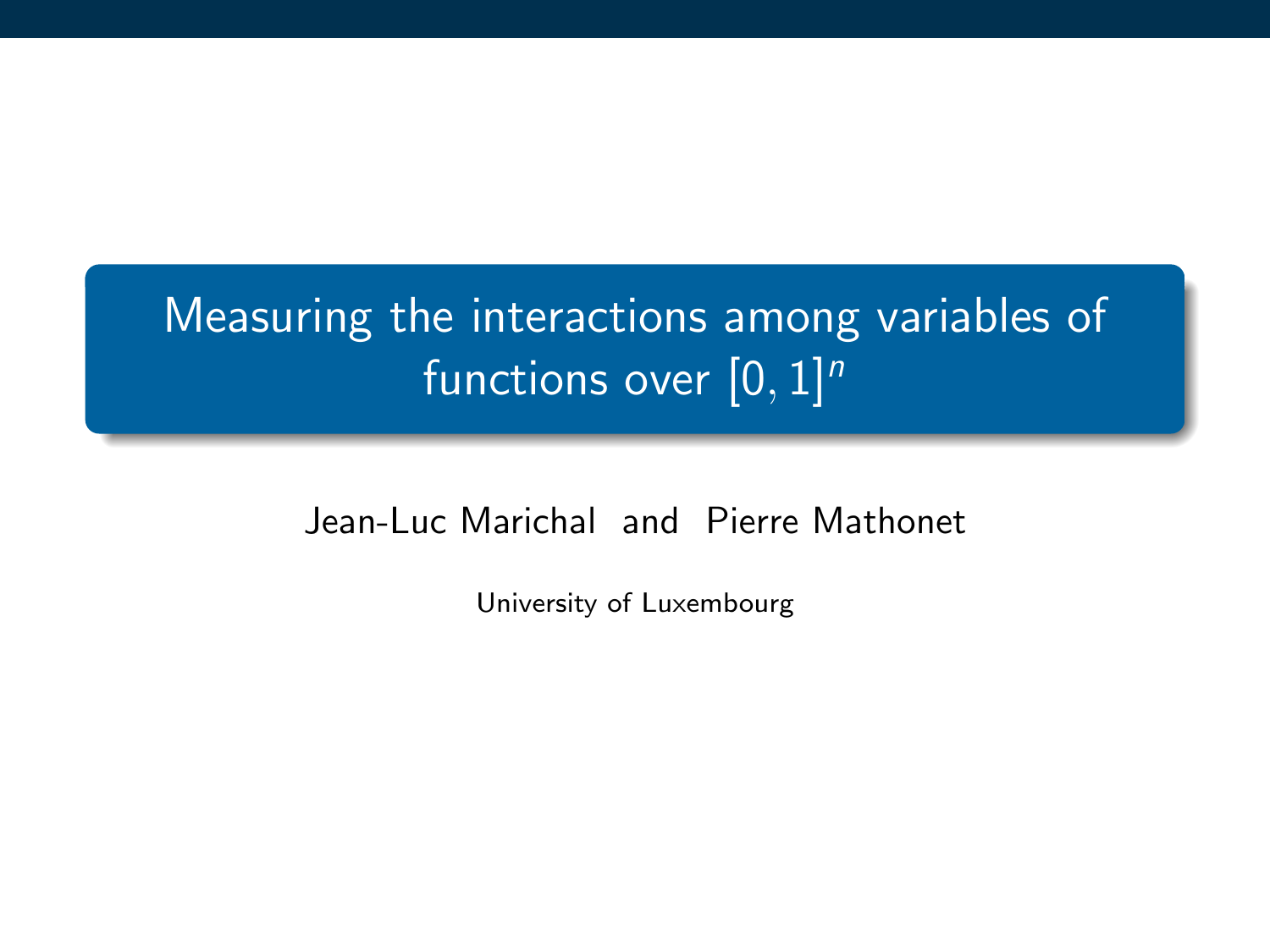#### Problem

Let  $f : [0,1]^n \to \mathbb{R}$ We want to measure the *influence* (*importance*) of  $x_k$  over

$$
y = f(x_1, \ldots, x_k, \ldots, x_n)
$$

## Example: affine function

$$
y = c_0 + c_1 x_1 + \cdots + c_k x_k + \cdots + c_n x_n
$$

Measure of influence of  $x_k$ :

coefficient  $c_k$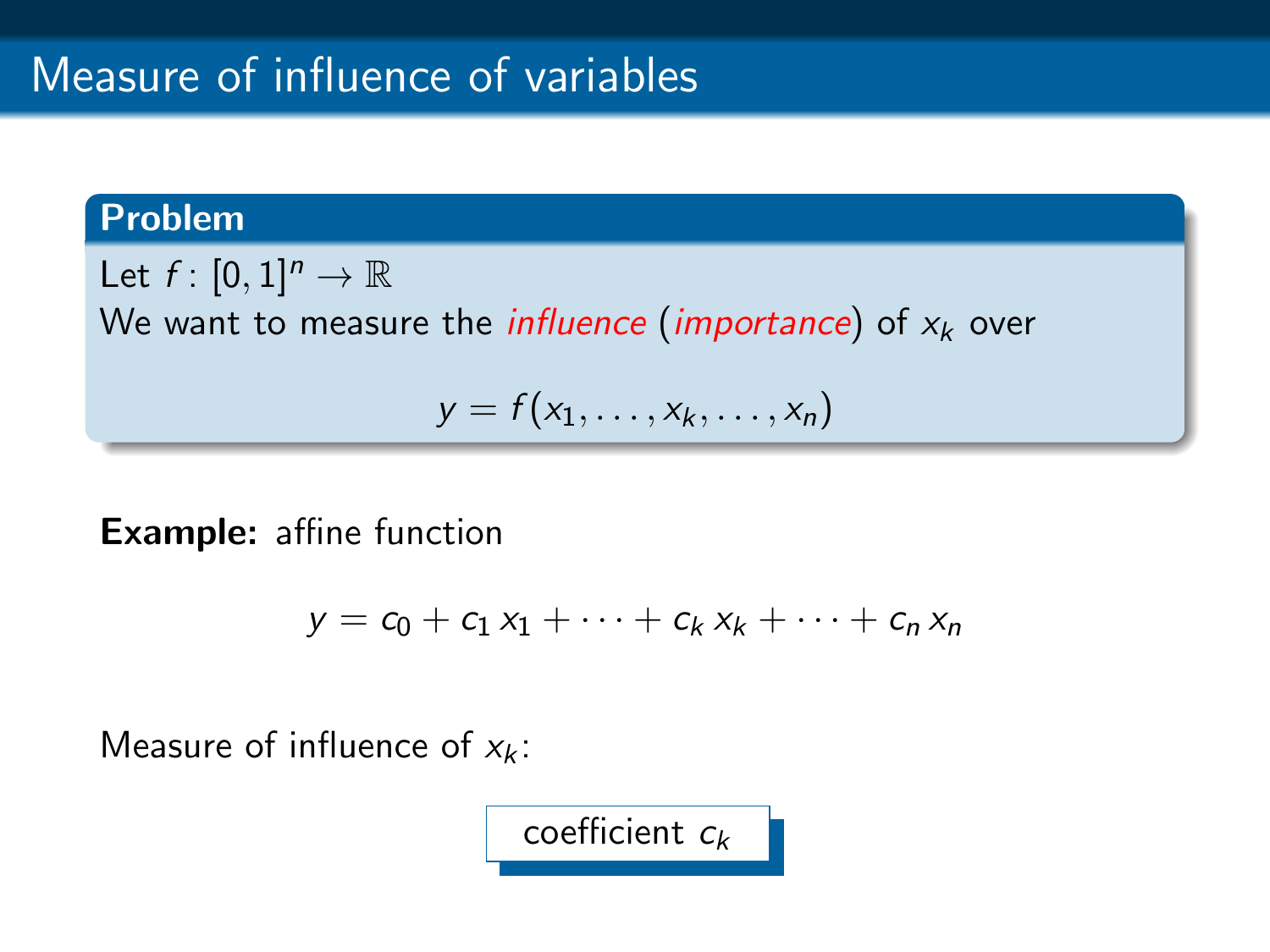More complicated functions...

$$
y = \prod_{i=1}^{n} x_i^{c_i}
$$
  

$$
y = \left(\sum_{i=1}^{n} c_i x_i^2\right)^{1/2}
$$

$$
y = \max_{i=1..n} \min(c_i, x_i)
$$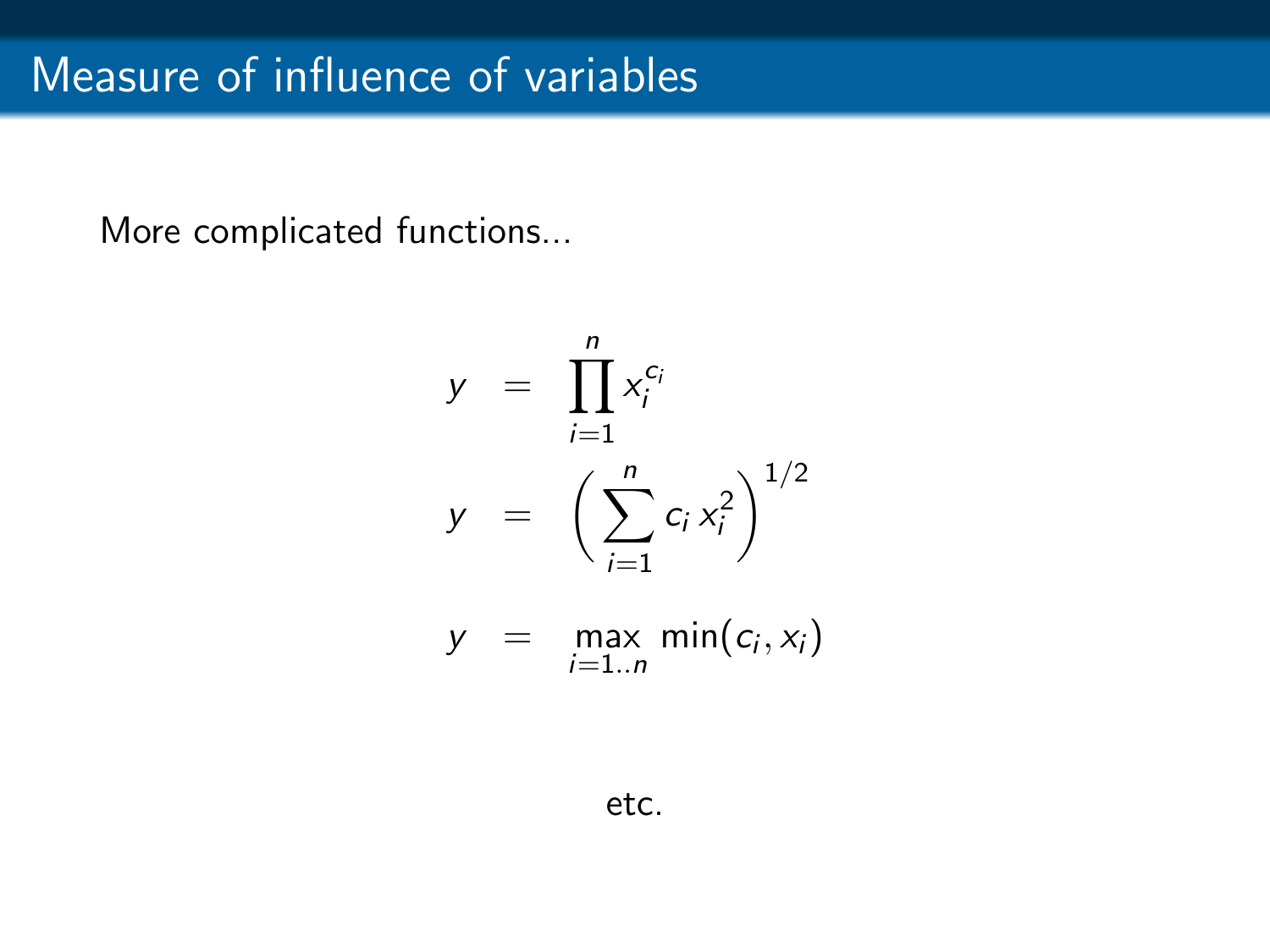## A reasonable answer:

 $\longrightarrow$  Approximation of f by an affine function

$$
y = a_0 + a_1 x_1 + \cdots + a_k x_k + \cdots + a_n x_n
$$

Measure of influence of  $x_k$  over f:

coefficient  $a_k$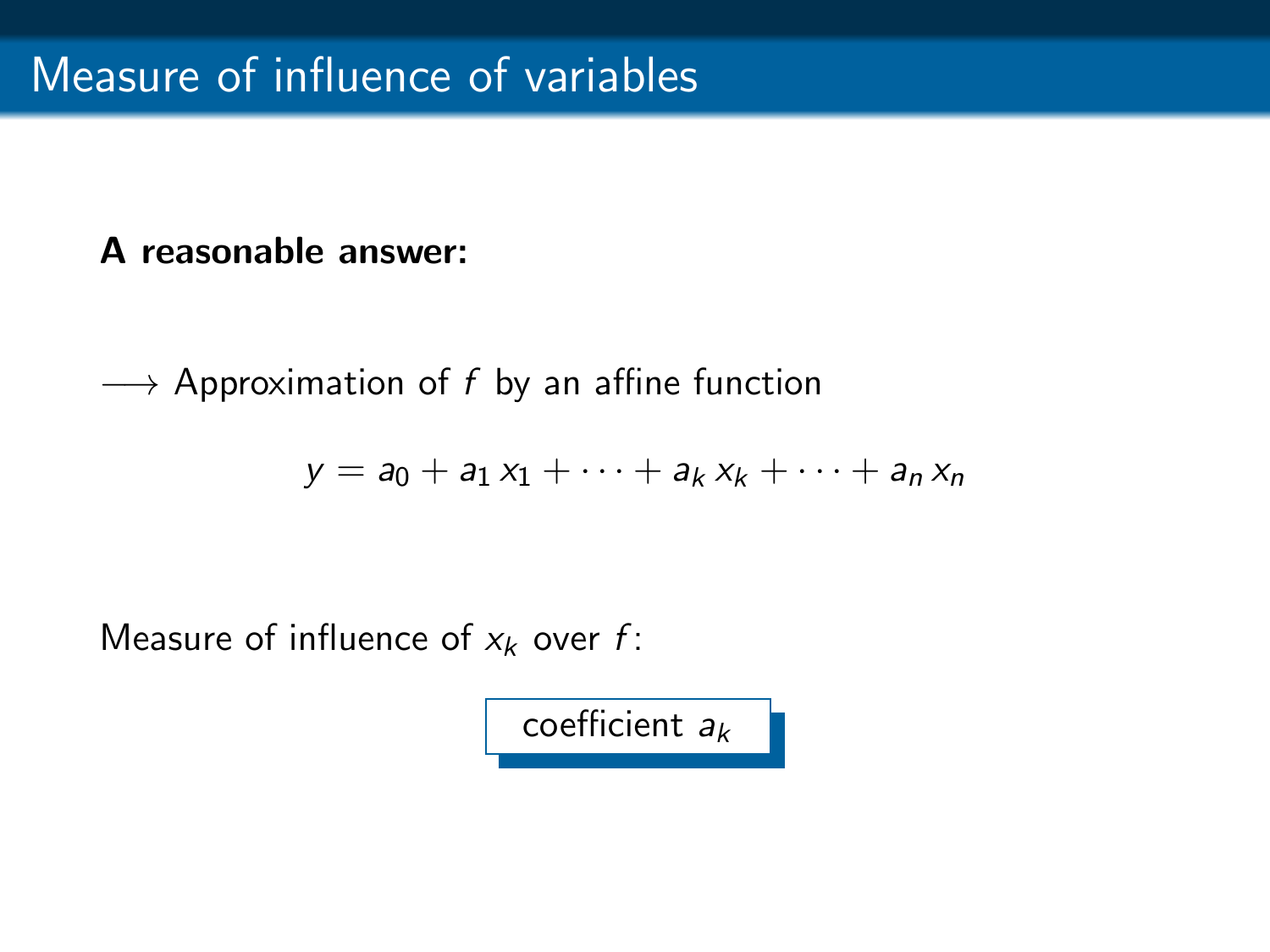What about interactions among variables?

Example: multilinear function

$$
f(x_1,x_2)=c_0+c_1x_1+c_2x_2+c_{12}x_1x_2
$$

Measure of *interaction* between  $x_1$  and  $x_2$  within f:

#### coefficient  $c_{12}$

- $c_{12} = 0$  : zero interaction
- $c_{12} > 0$  : positive interaction
- $c_{12}$  < 0 : negative interaction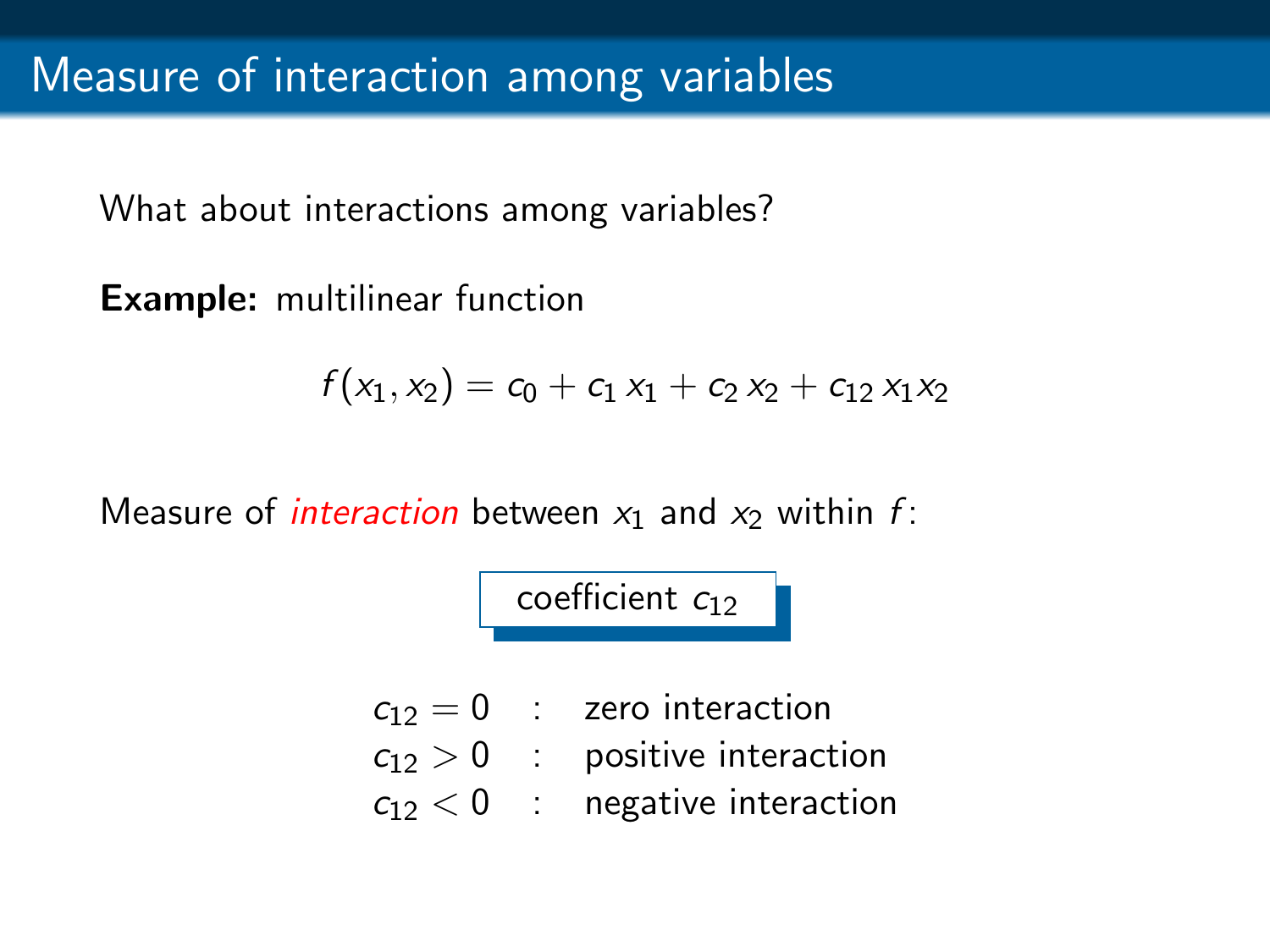## Measure of interaction among variables

Let  $S \subset N = \{1, \ldots, n\}$ Measure of interaction among variables  $\{x_k : k \in S\}$ 

 $\rightarrow$  Approx. of f by a multilinear polynomial of degree  $\leqslant s = |S|$ 

$$
f_{\mathsf{s}}(\mathbf{x}) = \sum_{\substack{\mathcal{T} \subseteq \mathcal{N} \\ |\mathcal{T}| \leqslant \mathsf{s}}} a_{\mathsf{s}}(\mathcal{T}) \prod_{i \in \mathcal{T}} x_i
$$

Measure of interaction among  $\{x_k : k \in S\}$  inside f:

coefficient  $a_s(S)$ 

(leading coefficients)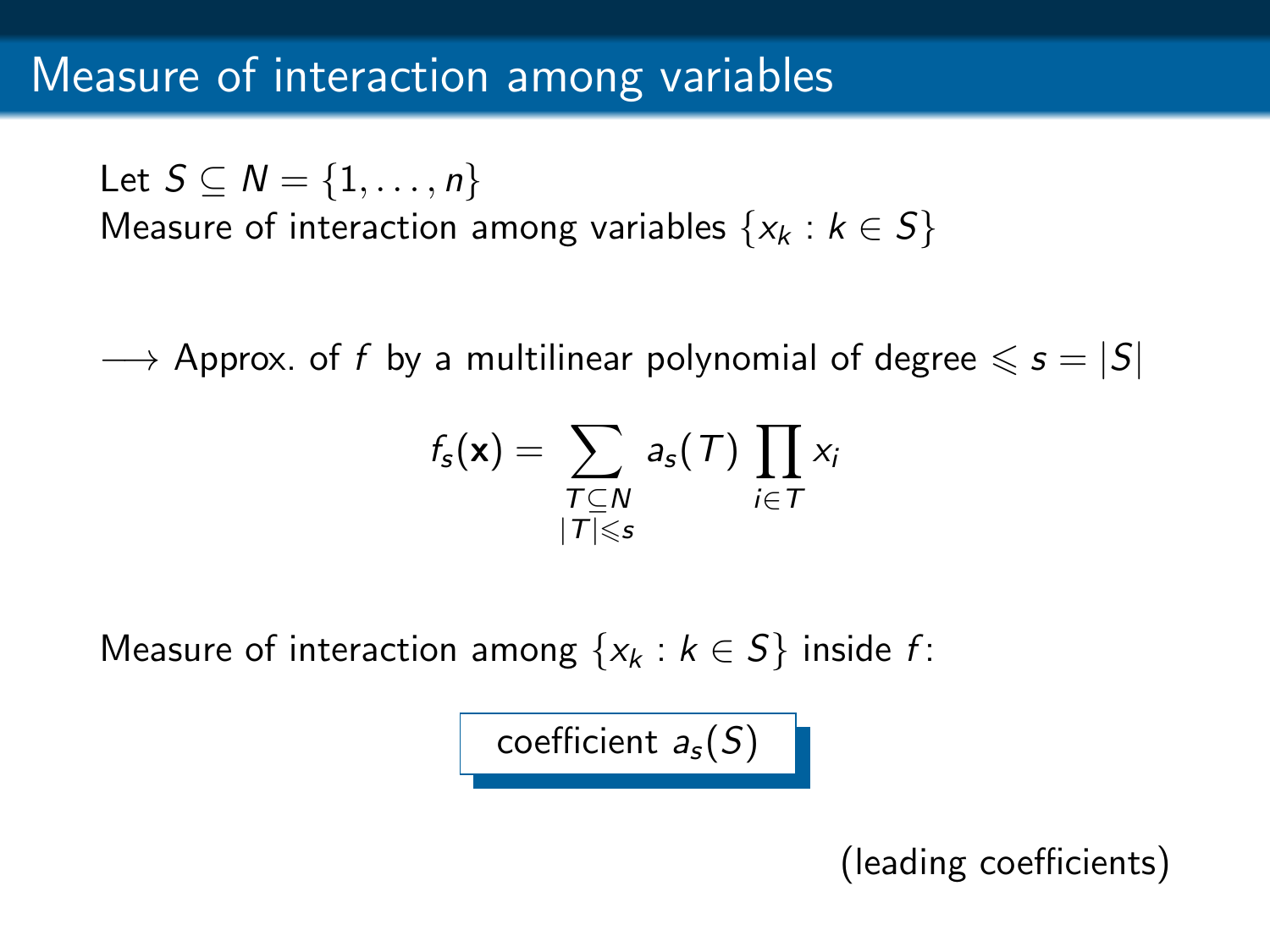#### Multilinear approximation

Denote by  $M_s$  the set of all multilinear polynomials  $g:[0,1]^n\to\mathbb{R}$ of degree  $\leqslant s$ 

$$
g(\mathbf{x}) = \sum_{\substack{T \subseteq N \\ |T| \leq s}} a_s(T) \prod_{i \in T} x_i
$$

We define the *best s-th approximation* of a function  $f \in L^2([0,1]^n)$ as the multilinear polynomial  $f_s \in M_s$  that minimizes

$$
d(f,g)^2 = \int_{[0,1]^n} \left(f(\mathbf{x}) - g(\mathbf{x})\right)^2 d\mathbf{x}
$$

among all  $g \in M_s$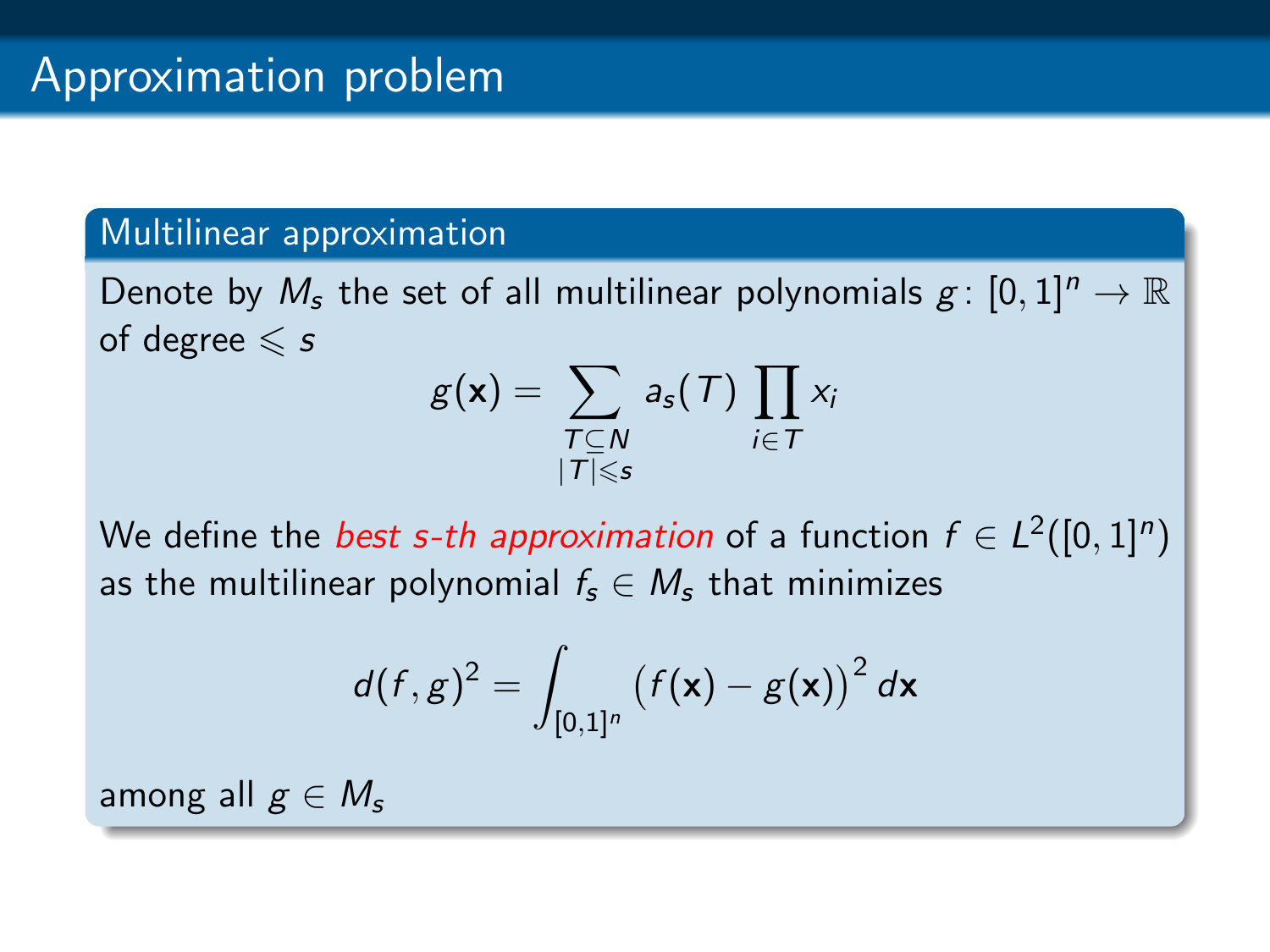From the best s-th approximation of  $f$ , we define the following interaction index (power index if  $s = 1$ )

$$
\mathcal{I}(f, S) = a_s(S) \qquad (s = |S|)
$$

 $\equiv$  coefficient of  $\prod x_i$  in the best *s*-th approximation of *f* i∈S

In the discrete case, i.e.,  $f: \{0,1\}^n \to \mathbb{R}$ 

- Non-weighted distance: Hammer and Holzman (1992)
- Weighted (multiplicative) distance: M. and Mathonet (2010)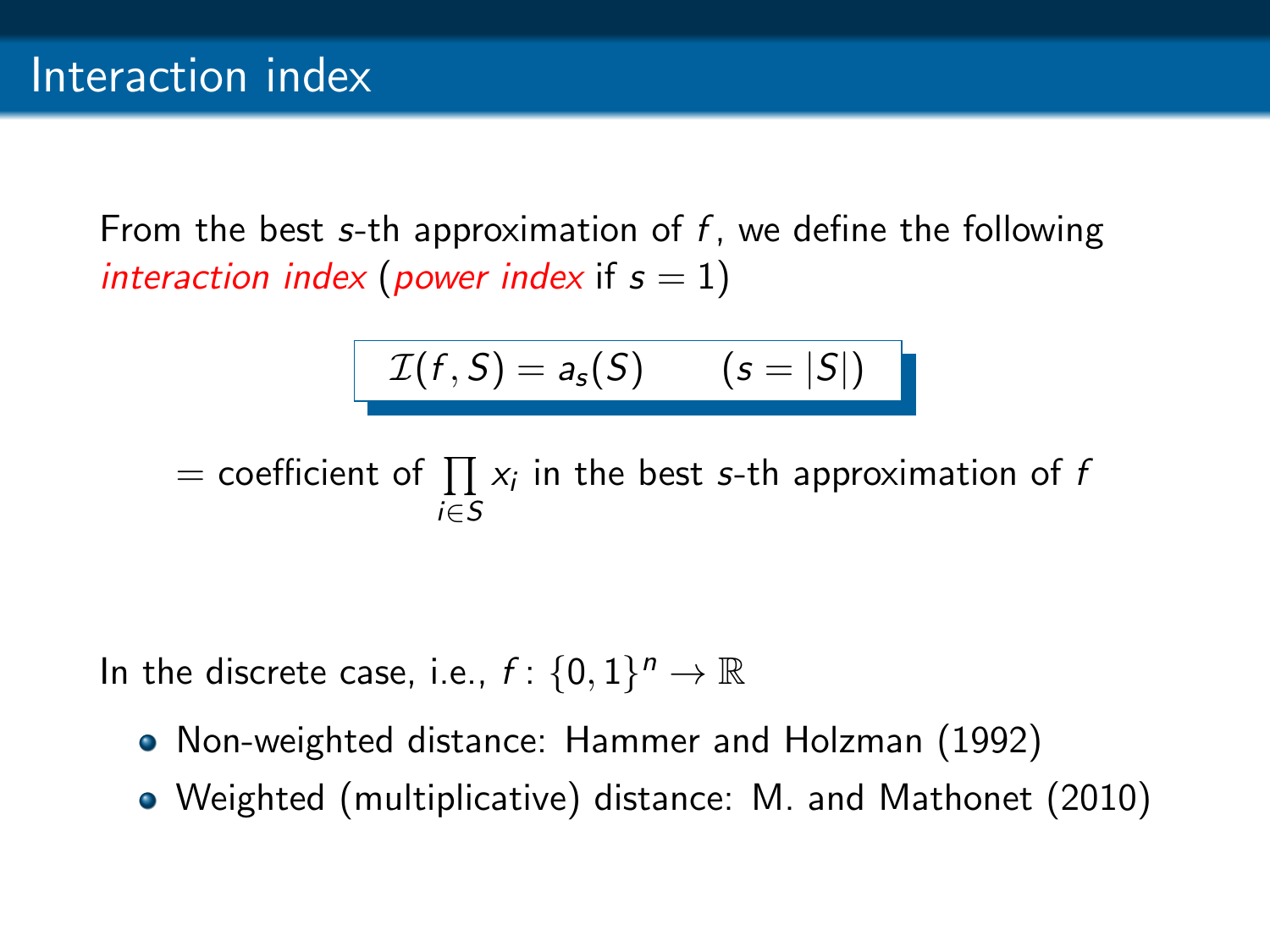#### Explicit expression

$$
\mathcal{I}(f, S) = 12s \int_{[0,1]^n} f(\mathbf{x}) \prod_{i \in S} (x_i - \frac{1}{2}) d\mathbf{x}
$$

#### Properties:

- $f \mapsto \mathcal{I}(f, S)$  is linear and continuous
- The index  $\mathcal I$  is symmetric

• 
$$
f \in M_n
$$
  $\Rightarrow$   $\mathcal{I}(f, S) = I_B(f|_{\{0,1\}^n}, S)$  (Banzhaf index)  
• ...

Question: How can we see that this index actually measures an interaction?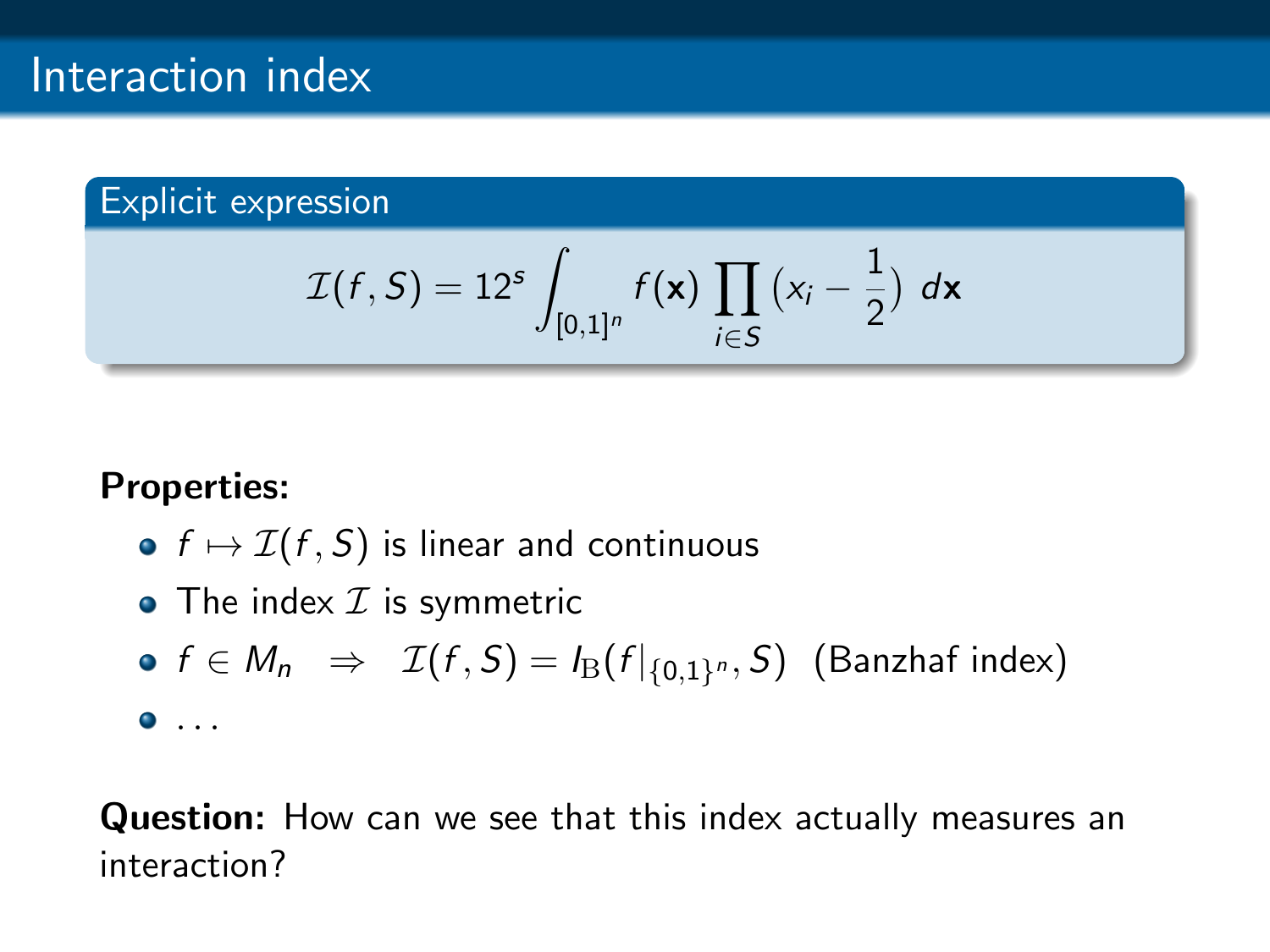#### Interpretation:

$$
D_k f(\mathbf{x}) = \text{rate of change w.r.t. } x_k \text{ of } f \text{ at } \mathbf{x}
$$
  
= local contribution of  $x_k$  over  $f$  at  $\mathbf{x}$ 

 $D_iD_k f(\mathbf{x}) =$  local interaction between  $x_i$  and  $x_k$  within f at **x** 

#### Theorem

If  $f$  is sufficiently smooth, then

$$
\mathcal{I}(f, S) = \int_{[0,1]^n} q_S(\mathbf{x}) D_S f(\mathbf{x}) d\mathbf{x}
$$

where  $q_S(\mathbf{x})$  is the p.d.f. of independent beta distributions (2, 2)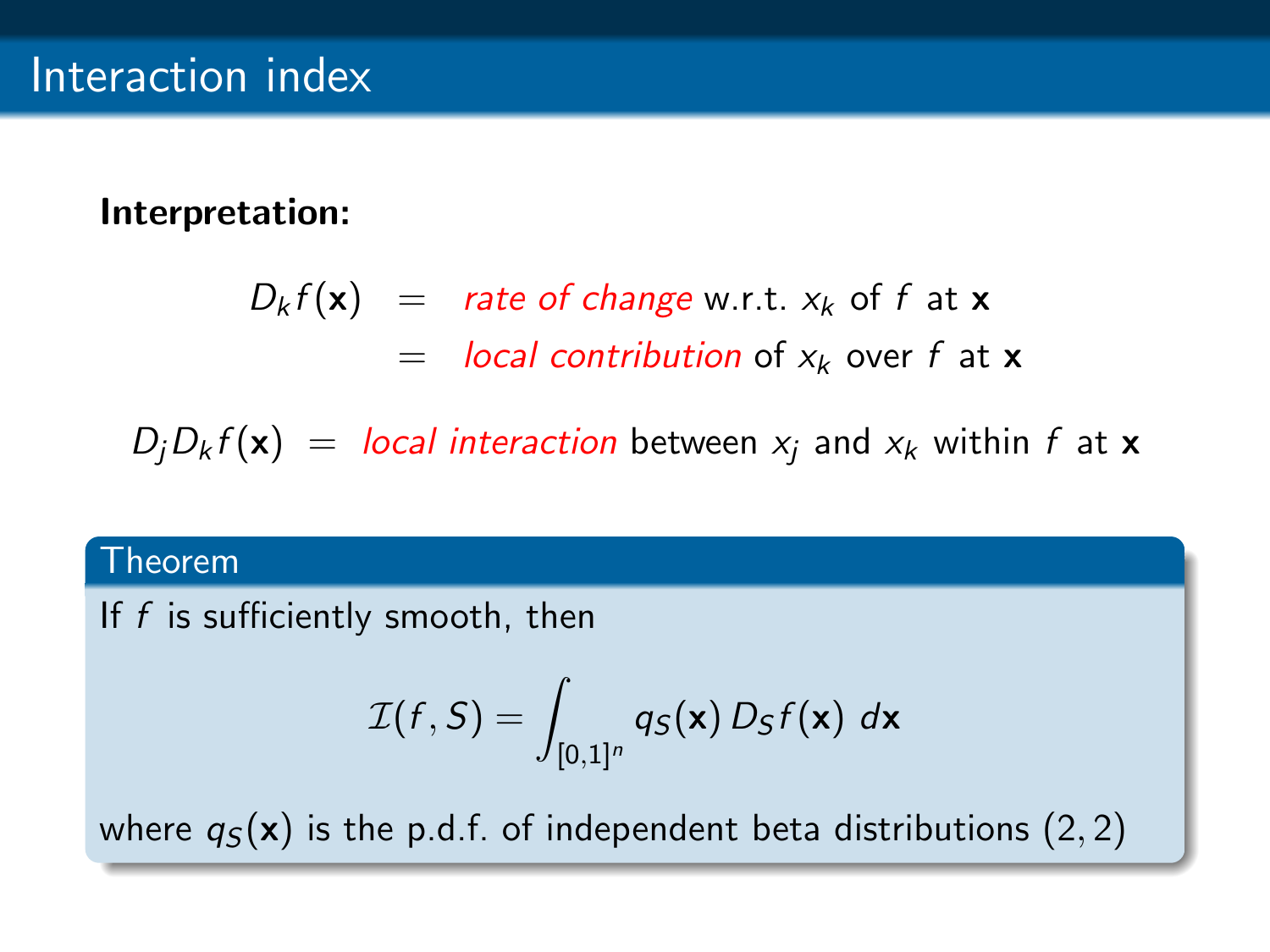## What if f is not differentiable?

S-derivative  $\rightarrow$  discrete S-derivative (S-difference quotient)

#### Theorem

We have

$$
\mathcal{I}(f, S) = \int_{\mathbf{x} \in [0,1]^n} \int_{\mathbf{h}_S \in [0,1-x_S]} p_S(\mathbf{h}) \; \frac{\Delta_{\mathbf{h}}^S f(\mathbf{x})}{\prod_{i \in S} h_i} \; d\mathbf{h}_S \; d\mathbf{x}
$$

where  $p<sub>S</sub>(h)$  is a p.d.f. over the domain of integration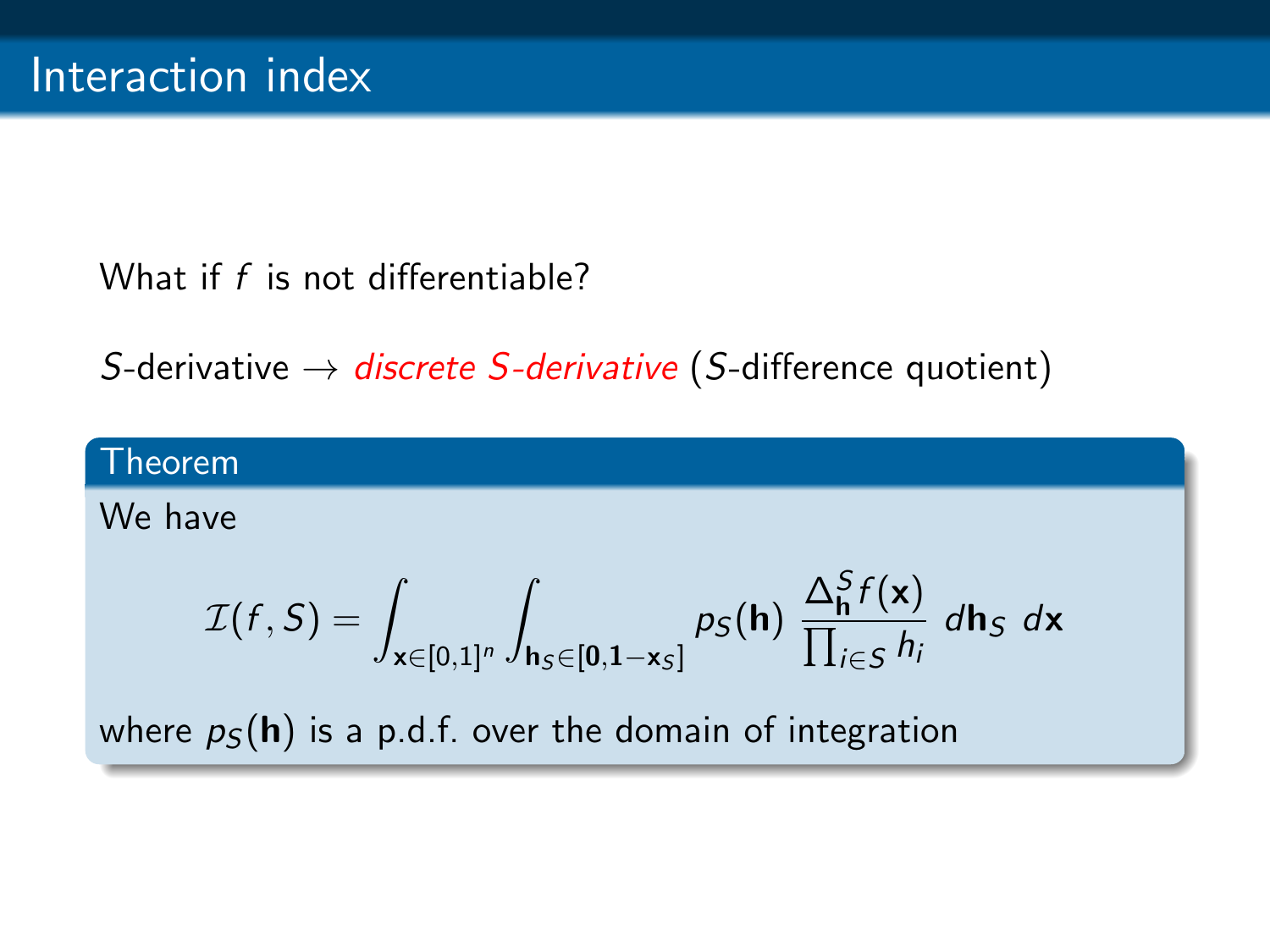## Examples:

$$
f(\mathbf{x}) = \frac{1}{n} \sum_{i=1}^{n} x_i
$$

$$
\begin{array}{l}\n\bullet \ \mathcal{I}(f, \{k\}) = \frac{1}{n} \\
\bullet \ \mathcal{I}(f, S) = 0 \quad s \geqslant 2\n\end{array}
$$

$$
f(\mathbf{x}) = \left(\prod_{i=1}^n x_i\right)^{1/n}
$$

$$
\begin{array}{l}\n\bullet \mathcal{I}(f,\{k\}) = \left(\frac{n}{n+1}\right)^n \frac{6}{n+2} \\
\bullet \mathcal{I}(f,S) = \left(\frac{n}{n+1}\right)^n \left(\frac{6}{n+2}\right)^s\n\end{array}
$$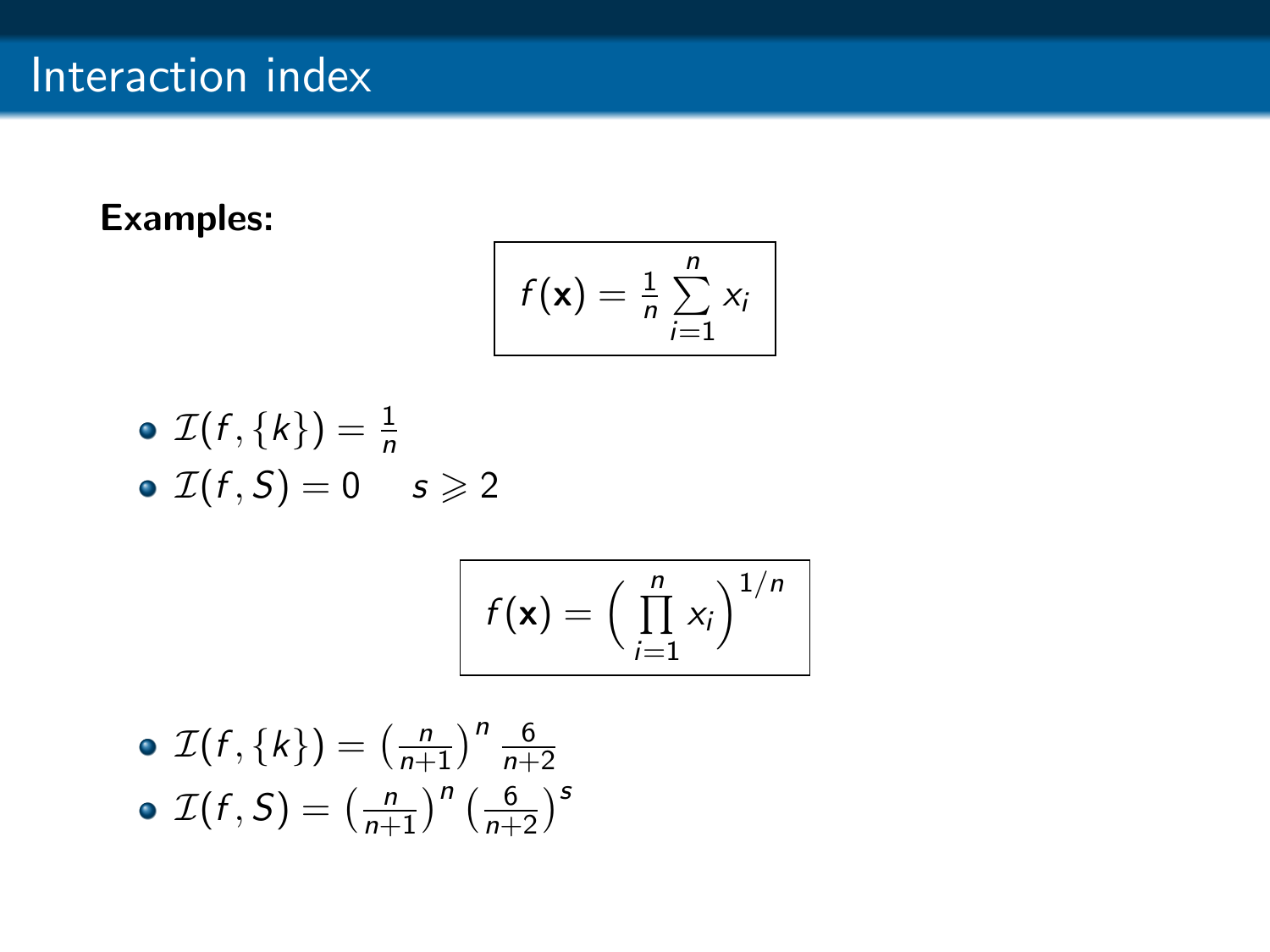#### Further examples:

We have explicit expressions for  $\mathcal{I}(f, S)$  when

$$
f(\mathbf{x}) = \sum_{T \subseteq N} c(T) \prod_{i \in T} \varphi_i(x_i)
$$

(pseudo-multilinear function)

$$
f(\mathbf{x}) = \sum_{T \subseteq N} c(T) \min_{i \in T} x_i
$$

(Choquet integral)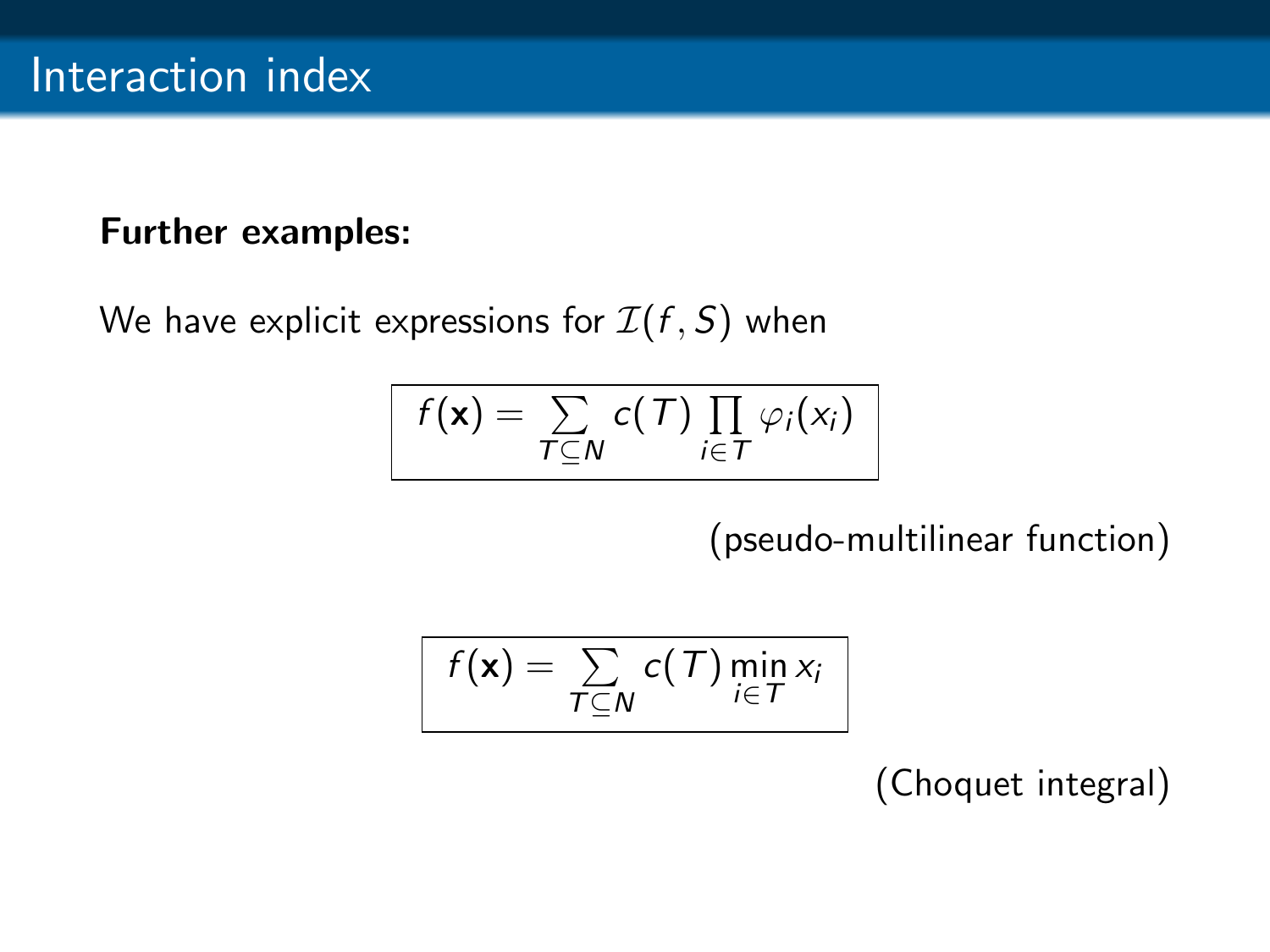A variable  $x_k$  is *inefficient* for f if f does not depend on  $x_k$ 

$$
f(x_k; \mathbf{x}_{N \setminus k}) - f(0_k; \mathbf{x}_{N \setminus k}) = 0
$$

## Property

If  $x_k$  is inefficient for f then

$$
\mathcal{I}(f, S) = 0 \qquad \forall S \ni k
$$

Discrete case: k null player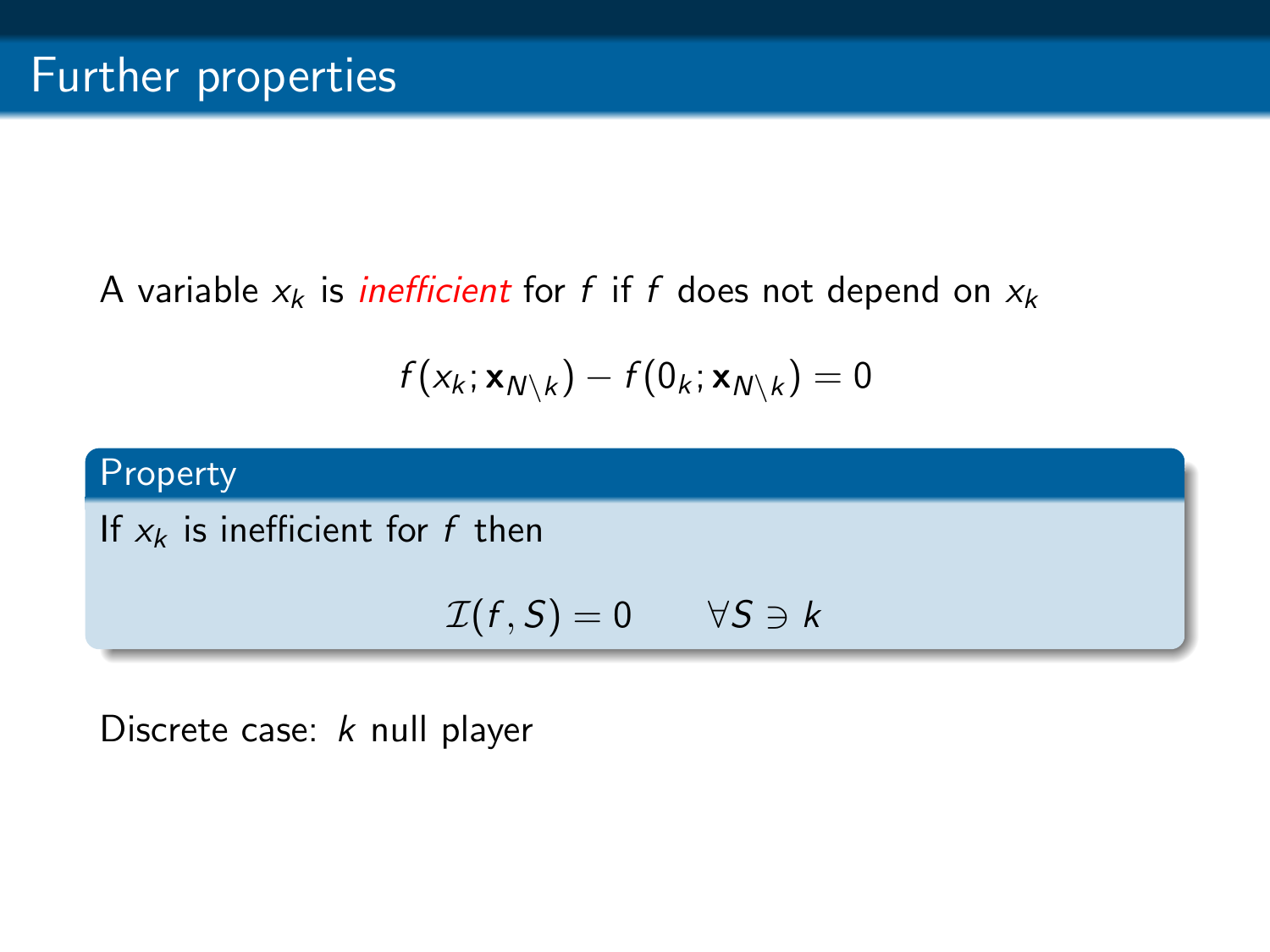A variable  $x_k$  is dummy for f if

$$
f(x_k; \mathbf{x}_{N \setminus k}) - f(0_k; \mathbf{x}_{N \setminus k}) = f(x_k; \mathbf{0}_{N \setminus k}) - f(0_k; \mathbf{0}_{N \setminus k})
$$

(the marginal contribution of  $x_k$  is independent of  ${\mathbf x}_{\mathsf{N} \setminus k})$ 

Discrete case: k dummy player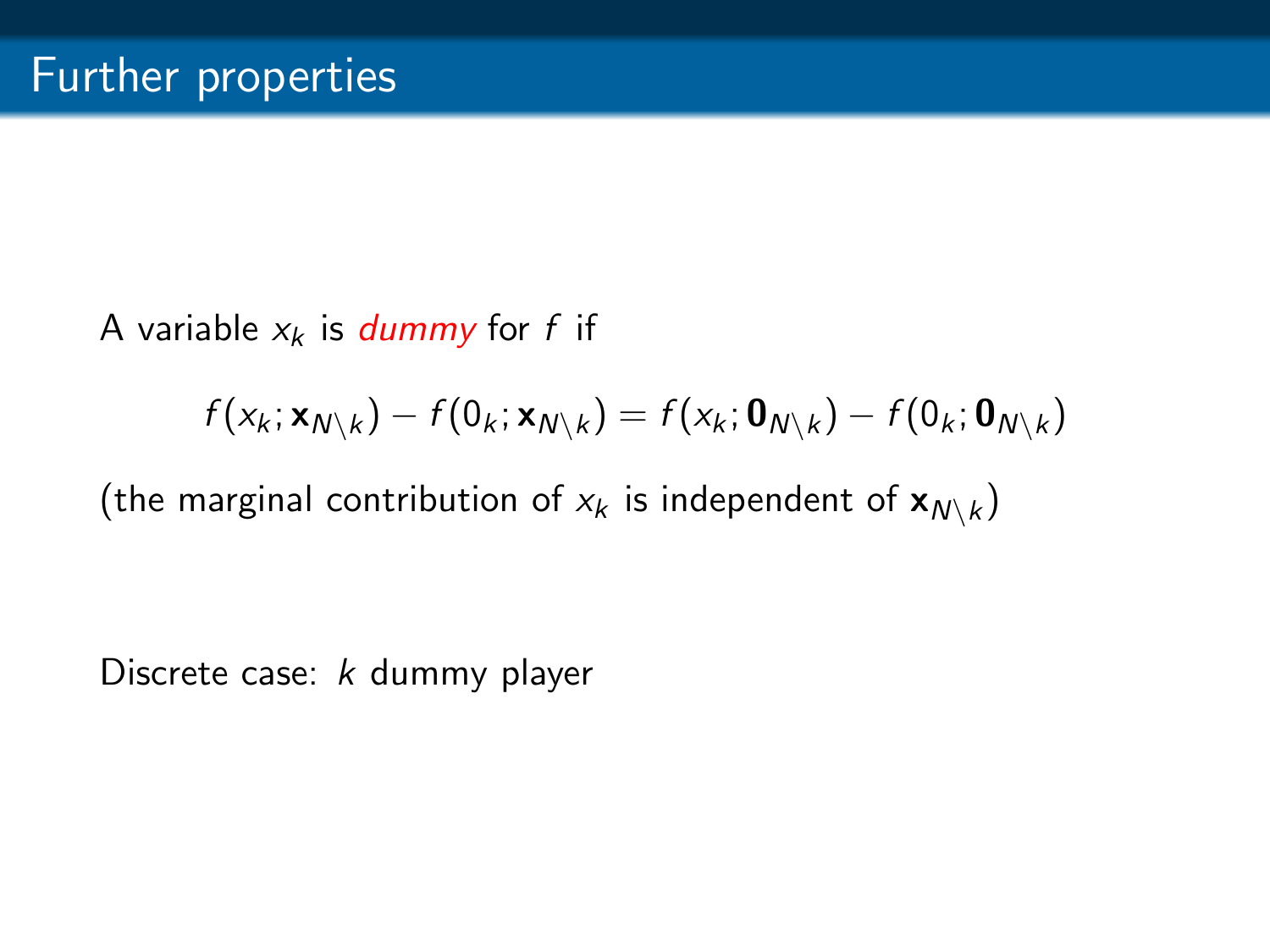A combination of variables  $\{x_k : k \in S\}$  is *dummy* for f if

$$
f(\mathbf{x}_{\mathcal{S}};\mathbf{x}_{N\setminus\mathcal{S}})-f(\mathbf{0}_{\mathcal{S}};\mathbf{x}_{N\setminus\mathcal{S}})=f(\mathbf{x}_{\mathcal{S}};\mathbf{0}_{N\setminus\mathcal{S}})-f(\mathbf{0}_{\mathcal{S}};\mathbf{0}_{N\setminus\mathcal{S}})
$$

# Property If  $\{x_k : k \in S\}$  is *dummy* for f, then  $\mathcal{I}(f, T) = 0 \quad \forall T$  such that  $T \cap S \neq \emptyset$  and  $T \setminus S \neq \emptyset$

## Discrete case: dummy coalition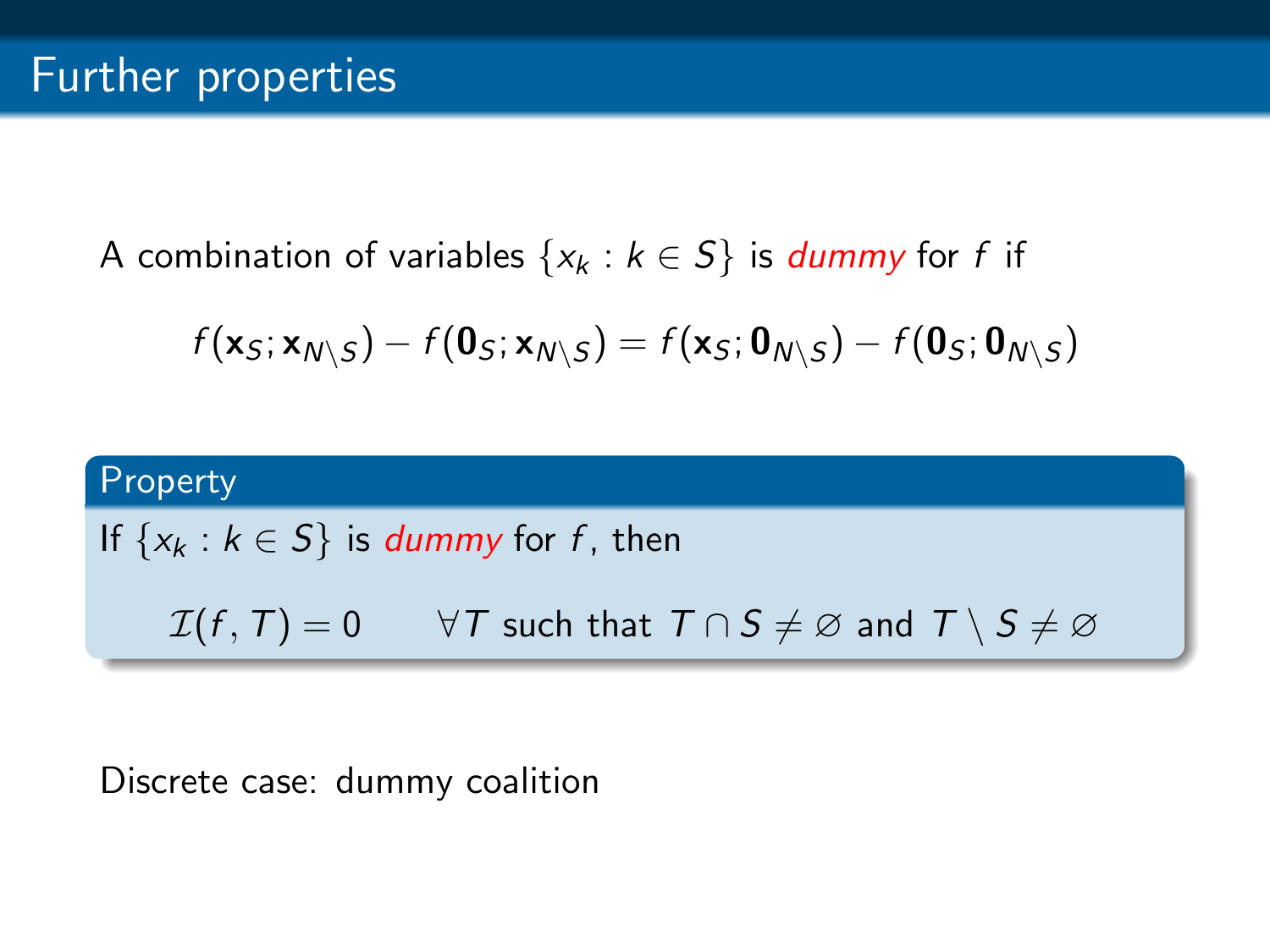Given a function  $f \in L^2([0,1]^n)$ , we have defined an index to measure

- $\bullet$  the influence of variables over f
- $\bullet$  the interaction among variables within  $f$

## Interpretations

- leading coefficients in multilinear approximation (multilinear regression)
- mean S-derivative or S-difference quotient

## **Properties**

- linearity, symmetry, S-monotonicity...
- natural extension of the Banzhaf interaction index (null and dummy players...)